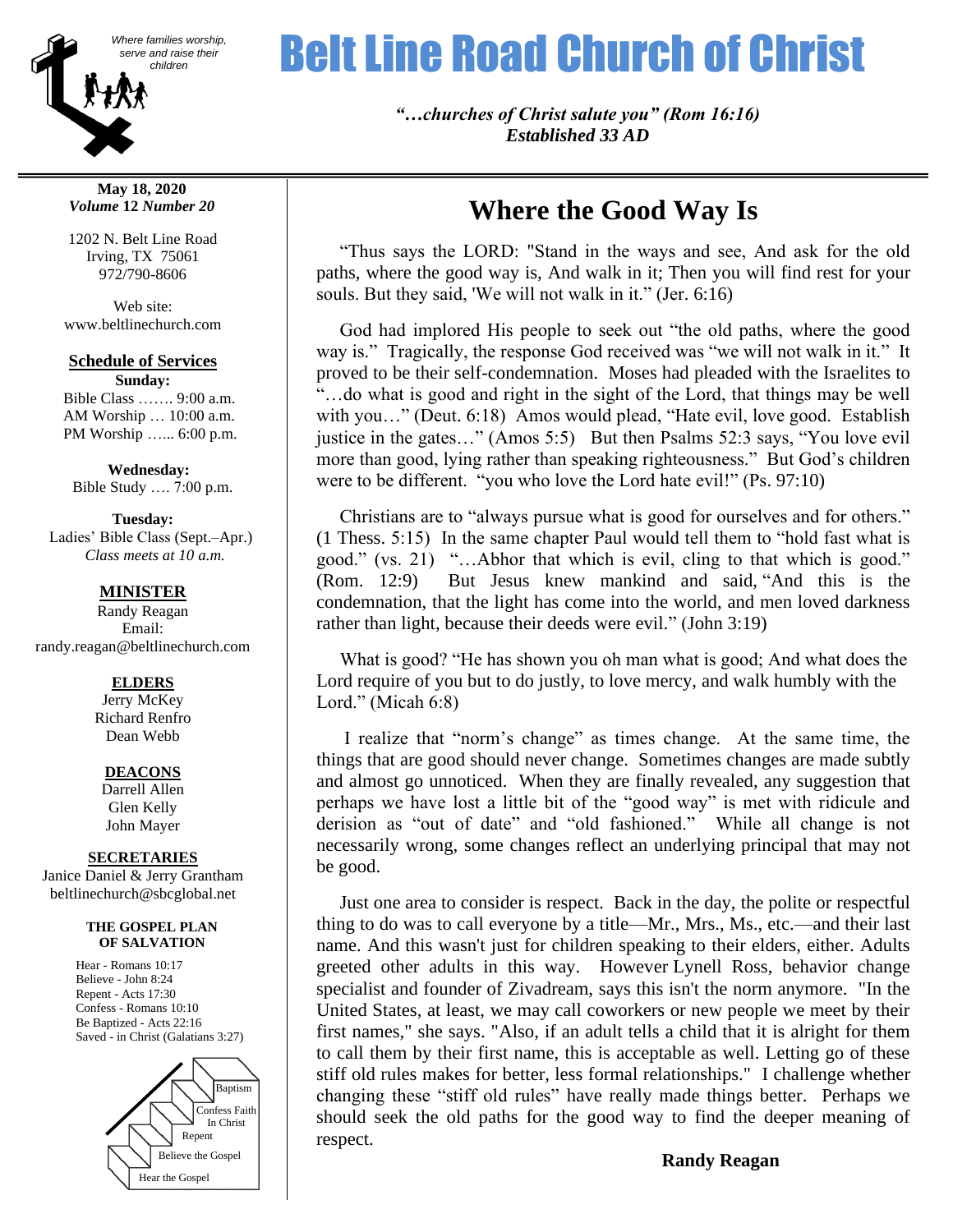|                                                                                                                                                                                                                                                 |                                                                        | News at Belt Line                                                                        |
|-------------------------------------------------------------------------------------------------------------------------------------------------------------------------------------------------------------------------------------------------|------------------------------------------------------------------------|------------------------------------------------------------------------------------------|
| <b>FAMILY NEWS:</b>                                                                                                                                                                                                                             |                                                                        | Call in your information to the office at:                                               |
|                                                                                                                                                                                                                                                 |                                                                        | 972-790-8606 by Sunday evening                                                           |
| <b>Ongoing Health Concerns:</b> David & Faye West, Laquita Baker, Grady Fowler, Paul Kelly, Polly Roses,<br>Sherry Hodge, Anne Herriage, Katherine Cox, Patsy Swain, Marcella Porter,<br>Vera Gleghorn, Marinell Zaun, Debra Wintle, Joe Farley |                                                                        |                                                                                          |
| <b>Home Bound Members:</b> Helen Thomas, Mary Walker                                                                                                                                                                                            |                                                                        |                                                                                          |
| <b>Nursing Home: Nellie Melvin</b> – Avalon Memory Care<br><i>Military:</i> Chris & Abigail Mathews                                                                                                                                             | Henry Seidmeyer – Good Life Senior Living<br>Andrea Daniel (Air Force) | <b>Dale Cox</b> – Avante<br><b>Cloreece Wilson – River Oaks</b><br>Curtis Vaughan (Navy) |

As of April 30<sup>th</sup> the "Shelter-In-Place" orders have been lifted by the Governor. It has been highly recommended that age 65 and over folks continue to stay in and not go out if not necessary.

 The Elders of Belt Line Road church have decided that it is in the best interest of our members not to have services until possibly May 31. We will **only have the 10 a.m. worship** that day if we are able to meet.

 When we are once again able to have church services at the building, you will be **required** to wear a face covering in the building. If you do not have one, we will provide one for you. We want to protect everyone from getting the COVID-19 illness.

# **All events are still cancelled until further notice.**

 Please continue to watch Randy's weekly sermons or listen to them on our website or CD until we can meet again. His lessons have been excellent.

# **A NOTE FROM THE ELDERS**

 Please continue to mail your contribution checks in until we are able to once again assemble for worship services. The mailing address is: 1202 N. Belt Line Road - Irving, TX 75061.

 Please remember that even though we can't get out to visit our shut-ins, we can call them on the phone, email them or send them cards. It's very important that we stay in touch with each other during this pandemic.

**Updates: Janice Daniel's** granddaughter **Andrea Daniel** was involved in a serious car accident in Arkansas. She has been moved from the ICU Unit to a Trauma Unit in a Little Rock Hospital. Please keep her and family in your daily prayers.

 **Marcella Porter** is at Baylor, Scott & White T Boone Pickens Cancer Hospital. She will be there for a few weeks receiving treatments. Please **no visitors or flowers at this time**. If you would like to send her a card, just mail it to her home address and her close friend will see that she gets them.

We extend our sympathy to **Jackye Jewett** as her nephew passed away last Thursday after a 3 mile run. He was in his fifties. Please keep the family in your prayers.

**NEW DIRECTORIES:** We have new directories available. You are welcome to come by the church office any time between 8:00 a.m.  $-3:15$  p.m. Monday thru Thursday to pick them up. We will also have them available when we are able to worship again. The new directories have additional information in them such as cell numbers and email addresses.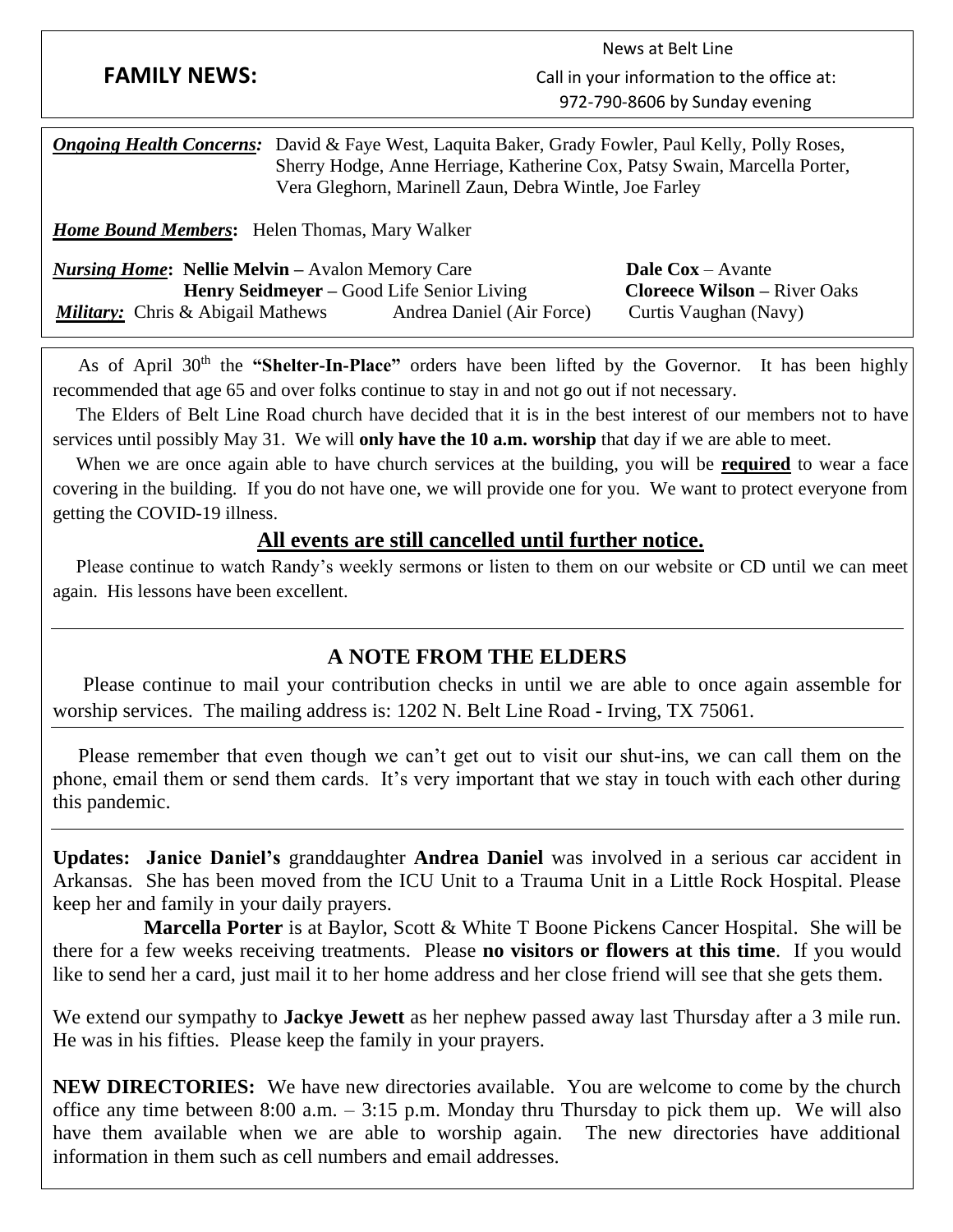# **SHELTER-IN-PLACE**

Until restrictions are lifted By Dallas County and the State of Texas

Please keep our country in your daily prayers that this COVID-19 virus ends very soon and please be mindful of others and stay in during this time.

## **MISSIONARIES SUPPORTED**

 **Glen Tattersall** – *Australia* **Jose & Miriam Suarez –** *Mexico*  **Roland & Rose Mohsen** – *France* **Gary & Nadya Workman** – *Ukraine* **Charlie & Mary DiPalma** – *Australia* **Willie & Del Gley** – *Ghana/Togo, Africa* **David & Paula Tarbet** – *New Milford, CT*  **Matthew & Emma Idowu Fola** – *Lagos, Nigeria* **Ted Lingren** – *Sisophon Bible School* – *Cambodia* **Rohan & Sandra Jones** – *Cape Town, South Africa* **Elangwe & Magdaline Gregory –** *Wotutu, Cameroon* **Dennis & Beth Johnson** – *Chennai Teacher Training School – India*

# **OTHERS SUPPORTED**

 **Paper Pulpit** – *Hurst, Texas* **Christ's Haven Children's Home** – *Keller, Texas* **Foster's Home for Children** – *Stephenville, Texas* **Mission Printing Worldwide Literature Distribution**

#### **STUDENT PREACHERS SUPPORTED**

 Brown Trail School of Preaching **Luis Loera – Jaelyn Downing**

### **MAY BIRTHDAYS**

| Vicki Catlin          | 5/1  |
|-----------------------|------|
| Curtis Vaughan        | 5/11 |
| Kati Mimms            | 5/13 |
| Jerry McKey           | 5/14 |
| <b>Janice Daniel</b>  | 5/16 |
| Myrtle Wade           | 5/21 |
| Hannah Derbyshire     | 5/24 |
| <b>Margaret Lewis</b> | 5/27 |
| <b>Susan Krueger</b>  | 5/27 |
| <b>Polly Roses</b>    | 5/30 |
|                       |      |

#### **MAY ANNIVERSARIES**

| Don & Anne Herriage | 5/18 |
|---------------------|------|
| Dean & Joy Webb     | 5/23 |